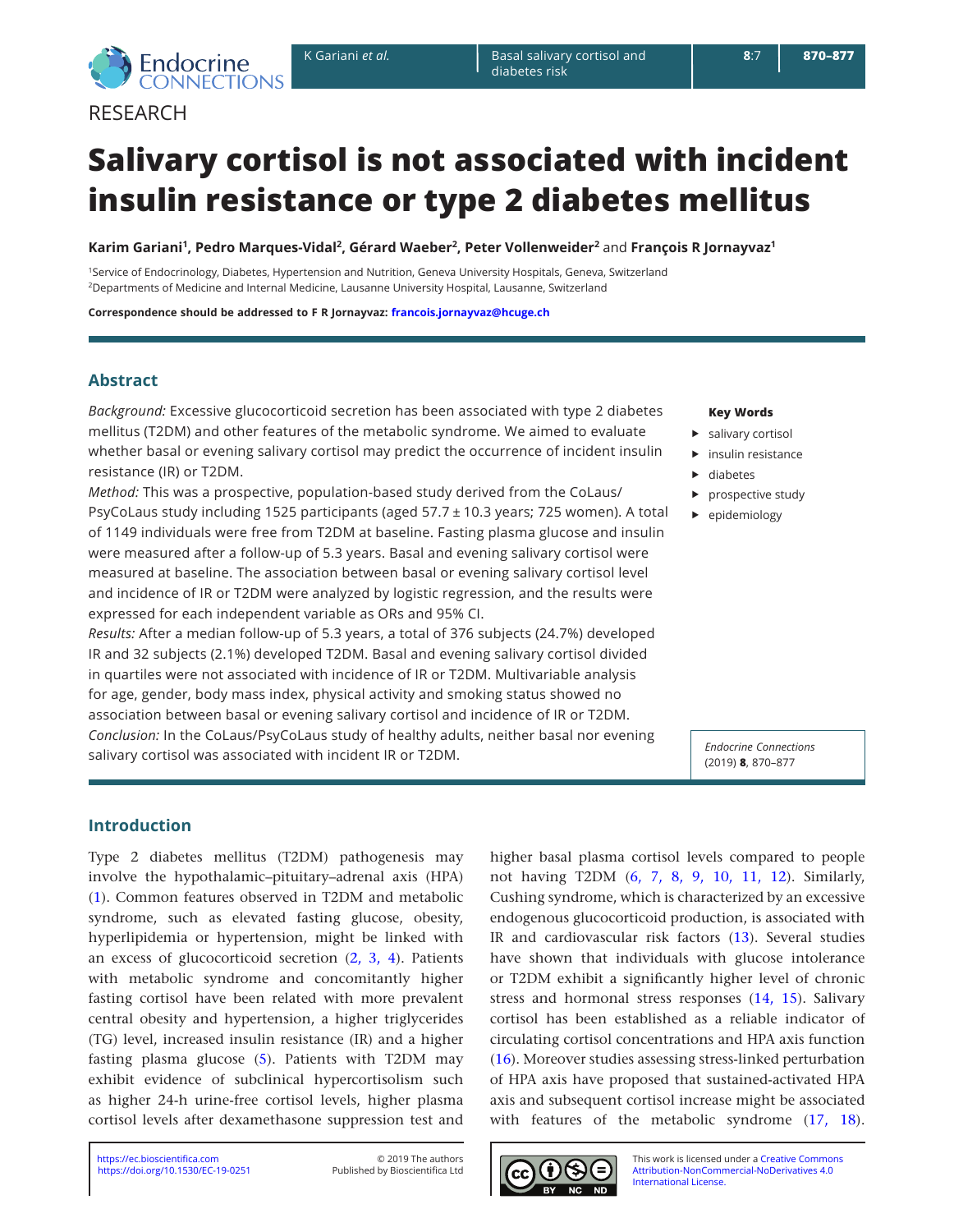

Furthermore, in patients with T2DM, increased HPA activity is associated with the presence of diabetes complications, and the level of cortisol secretion is linked to the number of diabetes complications ([19\)](#page-7-13).

Cortisol secretion follows a circadian rhythm with a nadir at midnight, starts to rise at 02:00–04:00h, displays a peak briefly after waking up and then shows a progressive decrease during the day [\(20\)](#page-7-14). The normal circadian rhythm is disturbed in Cushing syndrome [\(21](#page-7-15)). Salivary cortisol can be used instead of serum total cortisol, since it represents the free fraction of cortisol, which is the active form [\(4\)](#page-6-3). Prospective studies evaluating the link between cortisol secretion using salivary cortisol and new onset of T2DM remain limited. In the Longitudinal Aging Study of Amsterdam (LASA), elevated evening salivary cortisol was associated with future T2DM development in women but not in men ([22](#page-7-16)). In the Whitehall II Study, T2DM was related to a significantly flatter slope in salivary cortisol decline across the day and a greater bedtime salivary cortisol [\(18\)](#page-7-12). In the same cohort, new onset of impaired fasting glucose (IFG) and T2DM was associated with a trend toward a flattened diurnal cortisol slope ([23](#page-7-17)).

The aim of this study was therefore to assess the predictive value of basal and evening salivary cortisol on the incidence of IR and T2DM at 5.3 years, in a prospective population-based study conducted in healthy adults aged 50–75 years in Lausanne (Switzerland).

# **Materials and methods**

#### **Subjects recruitment**

The CoLaus/PsyCoLaus (Cohorte lausannoise) study was designed to evaluate the prevalence of cardiovascular risk factors and to identify new molecular determinants of these risk factors in healthy adults living in the city of Lausanne (Switzerland). The study was approved by the Institutional Ethics Committee of the University of Lausanne and all participants provided written informed consent. The sampling procedure of the CoLaus/ PsyCoLaus study has been described previously [\(24,](#page-7-18) [25\)](#page-7-19). Briefly, a simple, non-stratified random sample of 19,830 individuals of the city of Lausanne was drawn. The inclusion criteria were (a) written informed consent; (b) willingness to take part in the examination and to provide blood samples and (c) age between 35 and 75 years. Recruitment started in June 2003 and ended in May 2006 and included a total of 6733 participants. The assessment integrated an anamnesis, a physical examination, blood analysis and a set of questionnaires. The first follow-up

visit was conducted between April 2009 and September 2012, 5.6 years on average after the collection of baseline data. The second follow-up was conducted between May 2014 and April 2017, 10.9 years on average after the baseline. Salivary cortisol was collected only in the follow-ups; hence, for this study, the first follow-up was considered as the baseline period.

## **Salivary cortisol**

Saliva samples were taken using cotton swabs ('Salivette', Sarstedt, Germany). Each participant performed a salivary sample collection on waking up and in the evening. Subjects were informed not to brush their teeth and to avoid eating, drinking, smoking and exercising half an hour before the salivary sample collection ([26](#page-7-20)). Subjects stored the saliva samples at home in their freezers before returning them to the laboratory together with the saliva protocol, where they were stored at −20°C until biochemical analysis. Free urinary cortisol, ACTH or cortisolemia were not assessed.

Free cortisol levels in the salivary samples were measured using a commercially available chemiluminescence assay (IBL, Hamburg, Germany). Inter-assay and intra-assay coefficients of variability were <9%.

# **Biological data collection**

Venous blood samples (50mL) were collected in the fasting state. The majority of biological plasma measurements were performed at the clinical laboratory of the Lausanne University Hospital (CHUV). Glucose level was measured by glucose dehydrogenase with a maximum interassay CV of 2.1% and a maximum intra-assay CV of 1.0%. Insulin was evaluated by a solid-phase, two-site chemiluminescent immunometric assay (Diagnostic Products Corporation) with a maximum intra-assay CV of 13.7%. HDL cholesterol was measured by cholesterol oxidase-phenol-aminophenazone + polyethylene glycol+cyclodextrin with a maximum inter-assay CV of 3.6% and a maximum intra-assay CV of 0.9%. TGs were assessed by GPO-PAP with a maximum inter-assay CV of 2.9% and a maximum intra-assay CV of 1.5%.

Dyslipidemia was defined as TG concentration >2.82mmol/L (250mg/dL) or a HDL cholesterol <0.9mmol/L (35mg/dL), which are indications for testing for diabetes on the basis of the American Diabetes Association recommendations ([27\)](#page-7-21). T2DM was defined by a fasting glucose  $\geq$ 7.0mmol/L and/or if the participant reported having an anti-diabetic treatment. Fasting plasma

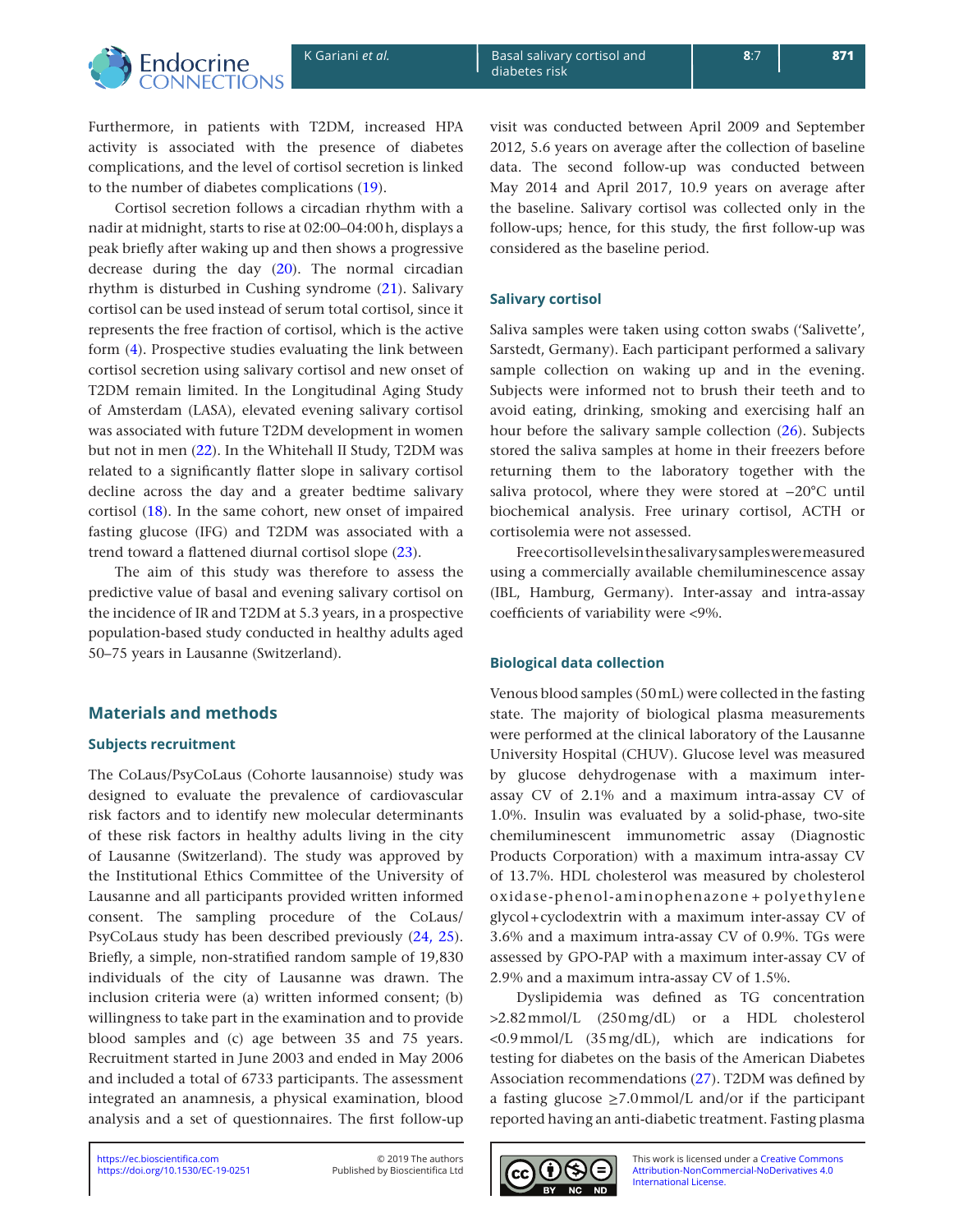<span id="page-2-0"></span>

glucose and insulin were measured, and the homeostasis model assessment index of IR (HOMA) was calculated according to Matthews *et al*. ([28](#page-7-22)) Insulin resistance was defined by a HOMA index >2.6 ([29](#page-7-23)).

# **Other covariates**

All individuals had a visit in the morning after an overnight fast (minimum fasting time: 8h). Participants were asked about their personal and family history of cardiovascular disease and cardiovascular risk factors as well as their treatment.

Subjects were considered as smokers if they currently smoked, irrespective of the amount of duration; former smokers were considered irrespective of the time since quitting smoking; never smokers were defined as subjects, who never smoked.

Physical activity was evaluated by a set of questions ([30](#page-7-24)) previously validated in the population of Geneva. This self-reported questionnaire evaluated the type and duration of 70 kinds of (non) professional activities and sports during the previous week. Total daily energy expenditure was computed and participants were categorized into tertiles of physical activity.

Body weight and height were measured with participants standing without shoes in light indoor clothes. Body weight was measured in kilograms to the nearest 100g using a Seca scale (Seca GmbH), which was calibrated regularly. Height was measured to the nearest 5mm by using a Seca height gauge. BMI was computed as weight in kg divided par height in  $m^2$ .

Blood pressure was measured three times on the left arm, with an appropriately sized cuff, after a rest of at least 10min in the seated position with the use of an Omron HEM-907 automated oscillometric sphygmomanometer (Omron Healthcare). The average of the last two measurements was used for analyses. Hypertension was defined as a systolic blood pressure ≥140mmHg and/or a diastolic blood pressure ≥90mmHg and/or presence of antihypertensive drug treatment.

# **Exclusion criteria**

Participants were excluded if they [\(1](#page-6-0)) had T2DM at inclusion; [\(2](#page-6-1)) did not participate in salivary sampling; ([3](#page-6-2)) did not participate in the follow-up; [\(4](#page-6-3)) had any missing data in smoking status, bodyweight, height, hypertension, dyslipidemia or history of cardiovascular disease at baseline or ([5\)](#page-6-4) had missing data regarding T2DM or IR at follow-up.

# **Statistical analysis**

Statistical analyses were conducted using Stata version 15.1 (Stata Corp.) for Windows. Descriptive results were expressed as number of participants (percentage) for categorical variables and as average $\pm$ s.p. for continuous variables. Bivariate comparisons were performed using chi-square for categorical variables or Student's *t*-test for continuous variables. As it was not possible to obtain the precise data of the conversion into T2DM, the association between quartiles of salivary cortisol and incident T2DM or IR was modeled using logistic regression. Results were expressed as odds ratio (OR) and (95% confidence interval) using the first quartile as reference. Two multivariable models were applied: the first one adjusted on age and gender; the second adjusted on age, gender, BMI, physical activity and smoking status. Testing for trend (linear, quadratic and cubic) regarding the effect of quartiles of salivary cortisol was performed using the contrast p. command of Stata.

A sensitivity analysis was performed to take into account the fact that excluded and included participants differed significantly regarding several clinical and demographic characteristics. First, the probability of participation was computed using a logistic model with gender, age and BMI categories, smoking, tertiles of physical activity, hypertension, dyslipidemia and personal history of CVD as



#### **Figure 1**

Included and excluded participants.

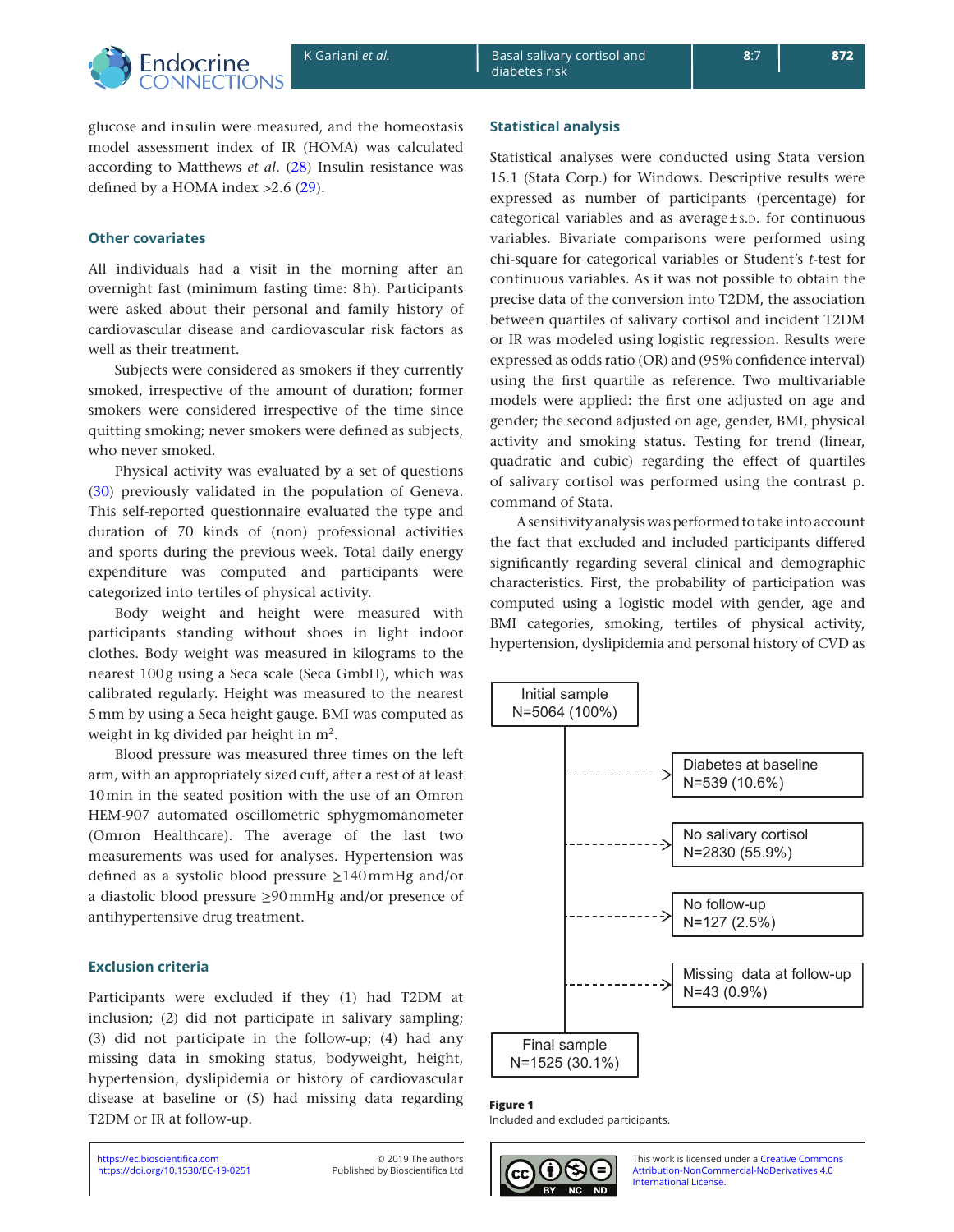

the independent variables. The inverse of the probability of participation was used for weighting [\(31](#page-7-25)).

Statistical significance was considered for a two-sided test with *P*<0.05.

# **Ethics, consent and permissions**

The Institutional Ethics Committee of the University of Lausanne, which afterward became the Ethics Commission of Canton Vaud ([www.cer-vd.ch\)](www.cer-vd.ch) approved the baseline CoLaus/PsyCoLaus study (reference 16/03), the first (reference 33/09) and the second (reference 26/14) follow-ups. The study was performed in agreement with the Helsinki Declaration and its former amendments, and in accordance with the applicable Swiss legislation. All participants gave their signed informed consent before entering the study.

## **Results**

#### **Characteristics of participants**

Of the initial 5064 participants, 1525 (30.1%) were retained for analysis. The reasons for exclusion are indicated in [Fig. 1](#page-2-0) and the characteristics of the included and the excluded participants are summarized in Supplementary Table 1 (see section on [supplementary data](#page-6-5) given at the end of this article). Excluded patients from the analysis were more often male, overweight, smokers and had more often hypertension or dyslipidemia (Supplementary Table 1).

# **Associations between salivary cortisol and incident IR or diabetes mellitus**

After a follow-up of 5.3 years, respectively 376 (24.7%) and 32 participants (2.1%) of the 1525 included participants developed IR or T2DM. Participants who developed IR were more often male, older, overweight or obese, sedentary, had more often hypertension and dyslipidemia as well as a positive history of cardiovascular disease (Table 1). Participants who developed T2DM were more often overweight or obese, had more dyslipidemia, but there was no age or sex difference ([Table 2](#page-4-0)). Smoking was associated with neither IR nor T2DM development (Tables 1 and [2\)](#page-4-0). Basal salivary cortisol divided in quartiles showed no association between cortisol level and incidence of IR or T2DM (Table 3). After adjusting for age and gender, no association was found between basal salivary cortisol and incident IR or T2DM. A second multivariable model adding BMI, physical activity and smoking status as adjusted variables showed no association between basal

**Table 1** Characteristics of healthy participants who developed and who remained free from insulin resistance<sup>a</sup> at 5.3 years average follow-up.

| <b>Insulin resistance</b>                | No              | Yes             | P value |
|------------------------------------------|-----------------|-----------------|---------|
| n                                        | 1149            | 376             |         |
| Women, <i>n</i> (%)                      | 725 (63.1)      | 187 (49.7)      | < 0.001 |
| Age, years                               | $57.0 \pm 10.1$ | $59.9 \pm 10.7$ | < 0.001 |
| BMI, $\text{kg/m}^2$                     | $24.3 \pm 3.5$  | $28.5 \pm 4.2$  | < 0.001 |
| BMI status, $n$ (%)                      |                 |                 | < 0.001 |
| Normal                                   | 720 (62.7)      | 64 (17.0)       |         |
| Overweight                               | 356 (31.0)      | 207 (55.1)      |         |
| Obese                                    | 73 (6.4)        | 105 (27.9)      |         |
| Smoking status, n (%)                    |                 |                 | 0.085   |
| Never                                    | 539 (46.9)      | 153 (40.7)      |         |
| Former                                   | 439 (38.2)      | 155 (41.2)      |         |
| Current                                  | 171 (14.9)      | 68 (18.1)       |         |
| Physical activity tertiles, n (%)        |                 |                 | < 0.001 |
| First                                    | 451 (39.3)      | 102(27.1)       |         |
| Second                                   | 391 (34.0)      | 140 (37.2)      |         |
| Third                                    | 307 (26.7)      | 134 (35.6)      |         |
| Sedentary status, n (%)                  | 604 (52.6)      | 239 (63.6)      | < 0.001 |
| Hypertension, n (%)                      | 349 (30.4)      | 216 (57.5)      | < 0.001 |
| Dyslipidemia, n (%)                      | 192 (16.7)      | 125 (33.2)      | < 0.001 |
| History of cardiovascular disease, n (%) | 28(2.4)         | 29(7.7)         | < 0.001 |

Results are expressed as average standard deviation for continuous variables or as number of participants (percentage) for categorical variables. Comparison between included and excluded participants performed using Student's *t*-test for continuous variables and chi-square for categorical variables.

<sup>a</sup>Insulin resistance defined as a HOMA index >2.6.

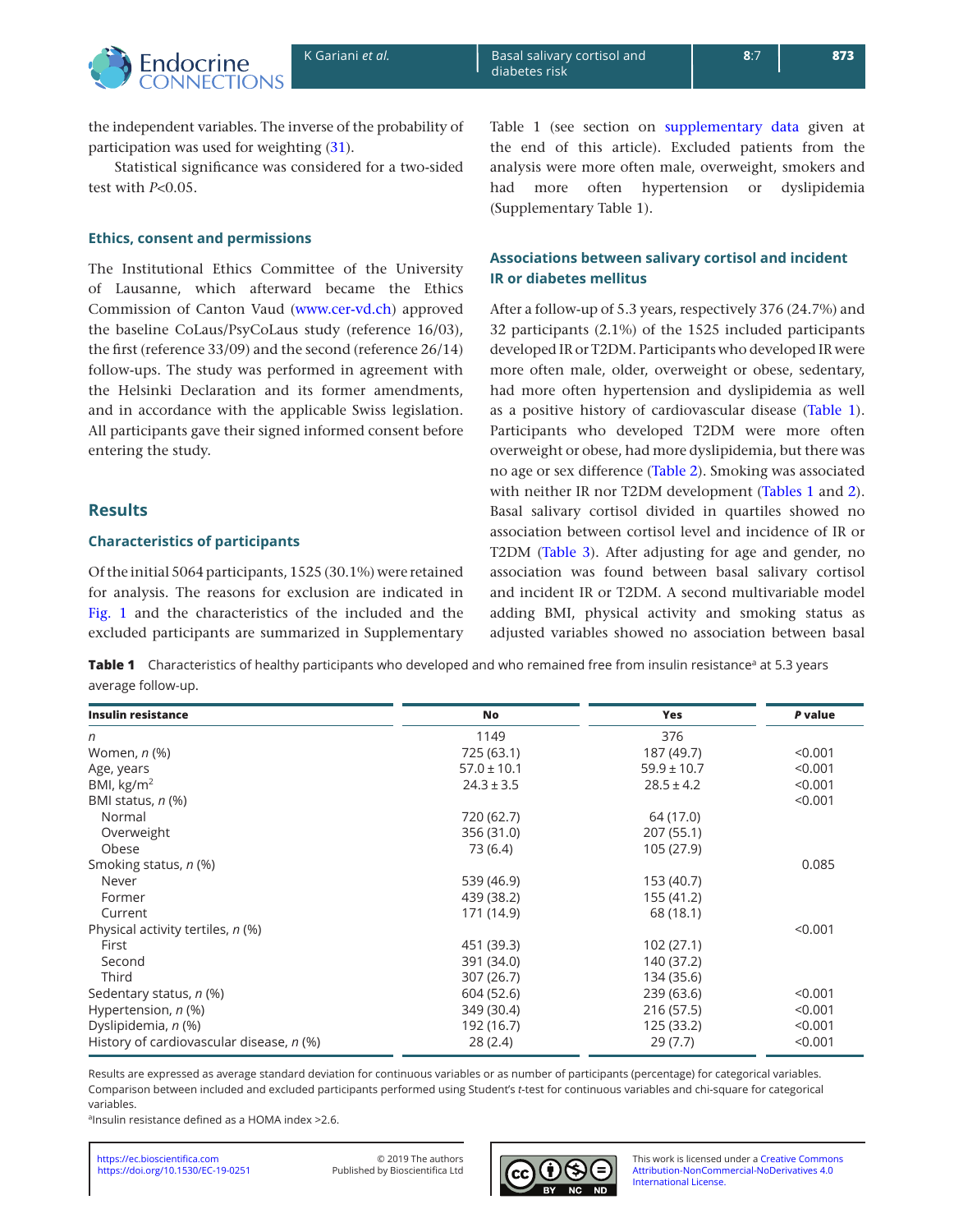<span id="page-4-0"></span>

| Table 2 Characteristics of healthy participants who developed and who remained free from diabetes mellitus at 5.3 years |
|-------------------------------------------------------------------------------------------------------------------------|
| average follow-up.                                                                                                      |

| <b>Diabetes mellitus</b>                 | No              | <b>Yes</b>      | P value |
|------------------------------------------|-----------------|-----------------|---------|
| n                                        | 1493            | 32              |         |
| Women, <i>n</i> (%)                      | 896 (60.0)      | 16(50.0)        | 0.253   |
| Age, years                               | $57.7 \pm 10.3$ | $61.1 \pm 10.5$ | 0.065   |
| BMI, $\text{kg/m}^2$                     | $25.3 \pm 4.1$  | $28.1 \pm 4.8$  | < 0.001 |
| BMI status, n (%)                        |                 |                 | < 0.001 |
| Normal                                   | 776 (52.0)      | 8(25.0)         |         |
| Overweight                               | 549 (36.8)      | 14 (43.8)       |         |
| Obese                                    | 168 (11.3)      | 10(31.3)        |         |
| Smoking status, n (%)                    |                 |                 | 0.607   |
| Never                                    | 678 (45.4)      | 14 (43.8)       |         |
| Former                                   | 583 (39.1)      | 11 (34.4)       |         |
| Current                                  | 232 (15.5)      | 7(21.9)         |         |
| Physical activity tertiles, n (%)        |                 |                 | 0.760   |
| First                                    | 543 (36.4)      | 10(31.3)        |         |
| Second                                   | 518 (34.7)      | 13(40.6)        |         |
| Third                                    | 432 (28.9)      | 9(28.1)         |         |
| Sedentary status, n (%)                  | 820 (54.9)      | 23(71.9)        | 0.056   |
| Hypertension, n (%)                      | 545 (36.5)      | 20(62.5)        | 0.003   |
| Dyslipidemia, n (%)                      | 306 (20.5)      | 11(34.4)        | 0.056   |
| History of cardiovascular disease, n (%) | 55(3.7)         | 2(6.3)          | 0.449   |

Results are expressed as average standard deviation for continuous variables or as number of participants (percentage) for categorical variables. Comparison between included and excluded participants performed using Student's *t*-test for continuous variables and chi-square for categorical variables.

salivary cortisol and new onset of IR or T2DM [\(Table 4\)](#page-5-0). Similarly, evening salivary cortisol divided in quartiles showed no association between cortisol level and incidence of IR or T2DM ([Table 5](#page-5-0)), and this remained true after multiple adjustments [\(Table 6](#page-6-5)).

and incident IR or T2DM (Supplementary Table 3). Finally, bi and multivariable analysis did not show any significant association between basal or evening salivary cortisol quartiles and BMI, fasting plasma glucose or insulinemia (Supplementary Table 4).

performed a multivariable analysis of the association between quartiles of salivary cortisol and incident IR and T2DM at 5.3 years average follow-up, using inverse probability weighting. This analysis confirmed the absence of significant association between basal salivary cortisol and incident IR or T2DM (Supplementary Table 2), and between evening salivary cortisol

Because of the low incidence of IR and T2DM, we

# **Discussion**

To our knowledge, this is one of the largest prospective studies assessing the association between salivary cortisol and incident IR or T2DM. Our results show that neither

**Table 3** Distribution between quartiles of basal salivary cortisol (nmol/L) of healthy participants who developed (*n* = 376) and who remained free (*n* = 1149) from insulin resistance<sup>a</sup> and remained free (*n* = 1493) and developed diabetes mellitus (*n* = 32) at 5.3 years average follow-up<sup>b</sup>.

|                                    | First             | Second           | <b>Third</b>     | <b>Fourth</b>    | P value |
|------------------------------------|-------------------|------------------|------------------|------------------|---------|
| Salivary cortisol, median (range)  | $9.4(0.5 - 12.5)$ | 14.8 (12.5–17.1) | 20.1 (17.1–23.9) | 29.4 (23.9–68.6) | 0.971   |
| No insulin resistance, n (%)       | 286 (74.9)        | 288 (75.6)       | 285 (74.8)       | 290 (76.1)       |         |
| Incident insulin resistance, n (%) | 96(25.1)          | 93 (24.4)        | 96(25.2)         | 91(23.9)         |         |
| Salivary cortisol, median (range)  | $9.4(0.5 - 12.5)$ | 14.8 (12.5–17.1) | 20.1 (17.1-23.9) | 29.4 (23.9-68.6) | 1.000   |
| No diabetes mellitus, $n$ (%)      | 374 (97.9)        | 373 (97.9)       | 373 (97.9)       | 373 (97.9)       |         |
| Diabetes mellitus, n (%)           | 8(2.1)            | 8(2.1)           | 8(2.1)           | 8(2.1)           |         |

Statistical analysis by chi-square; the *P* value corresponds to the chi-square comparing the distribution of participants with and without incident insulin resistance between quartiles of the different variables. *n* = 1493 no diabetes mellitus and *n* = 32 diabetes mellitus. aInsulin resistance defined by a HOMA index >2.6, *n* = 1149 no insulin resistance and *n* = 376 incident insulin resistance. <sup>b</sup>Results are expressed as

number of participants (percentage).

Published by Bioscientifica Ltd

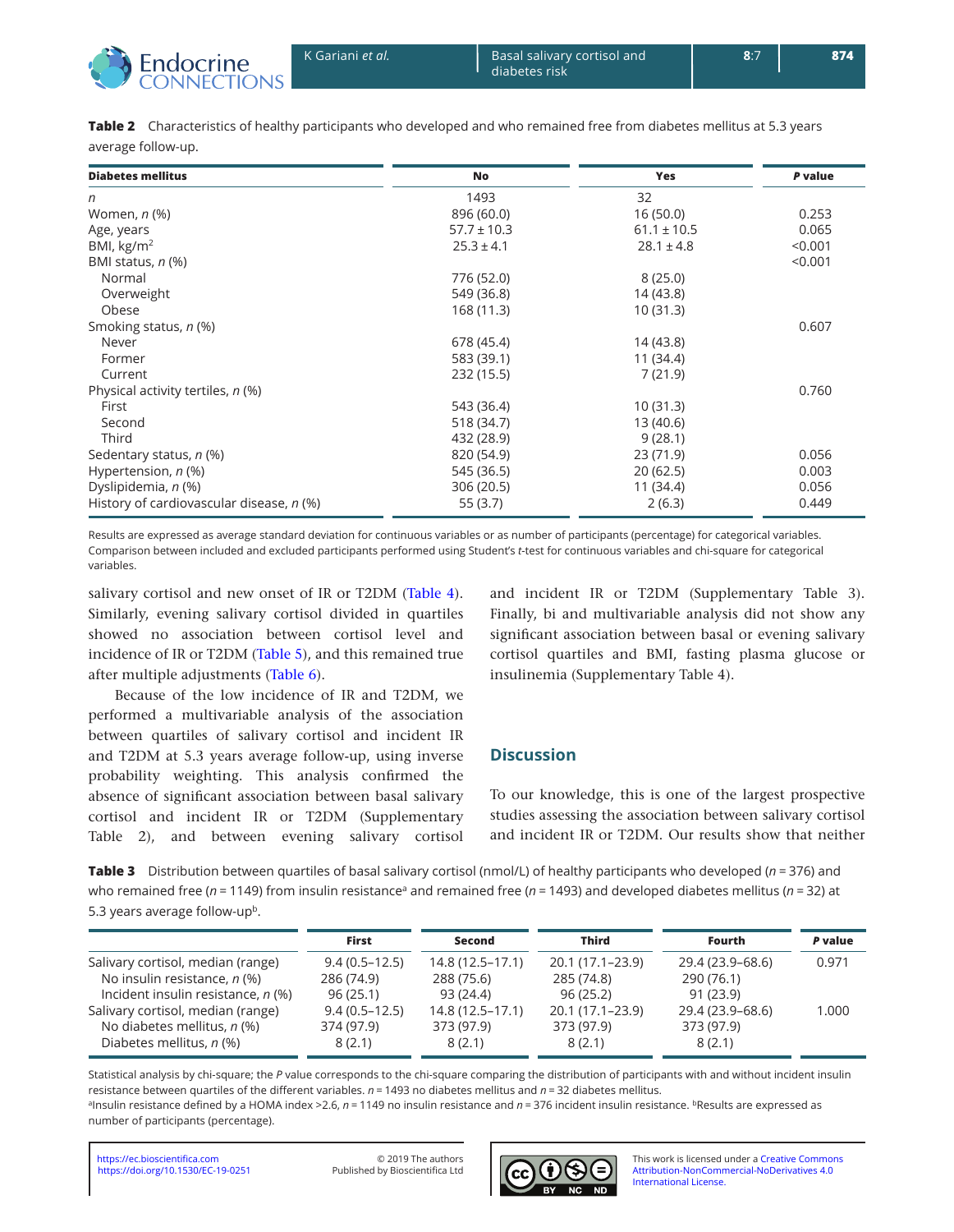<span id="page-5-0"></span>

|                             | <b>First</b> | Second              | <b>Third</b>        | <b>Fourth</b>       | P value |
|-----------------------------|--------------|---------------------|---------------------|---------------------|---------|
| Incident insulin resistance |              |                     |                     |                     |         |
| Cases (%)                   | 96(25.1)     | 93 (24.4)           | 96(25.2)            | 91(23.9)            |         |
| Multivariable model 1       | $1$ (ref)    | $0.96(0.69 - 1.34)$ | $0.94(0.67 - 1.31)$ | $0.90(0.65 - 1.26)$ | 0.546   |
| Multivariable model 2       | 1 (ref)      | $1.01(0.70-1.45)$   | $1.01(0.70 - 1.45)$ | $1.05(0.73 - 1.52)$ | 0.805   |
| Diabetes mellitus           |              |                     |                     |                     |         |
| Cases (%)                   | 8(2.1)       | 8(2.1)              | 8(2.1)              | 8(2.1)              |         |
| Multivariable model 1       | $1$ (ref)    | $0.99(0.37 - 2.69)$ | $0.94(0.35 - 2.54)$ | $0.97(0.36 - 2.62)$ | 0.926   |
| Multivariable model 2       | 1 (ref)      | $1.00(0.37 - 2.73)$ | $0.96(0.35 - 2.61)$ | $1.08(0.40 - 2.95)$ | 0.909   |

**Table 4** Multivariable analysis of the association between quartiles of basal salivary cortisol and incident insulin resistance and diabetes mellitus at 5.3 years average follow-up.

Insulin resistance was defined by a HOMA index >2.6. *n* = 1149 no insulin resistance and *n* = 376 incident insulin resistance. *n* = 1493 no diabetes mellitus and  $n = 32$  diabetes mellitus. Statistical analysis was conducted by logistic regression and results are expressed as odds ratio (95% confidence interval). Multivariable model 1: adjusting on age and gender. Multivariable model 2: adjusting on age, gender, BMI, physical activity and smoking status.

basal nor evening salivary cortisol is associated with newonset IR or T2DM.

Salivary cortisol measurement may represent an attractive way to evaluate glucocorticoid excess. Salivary cortisol has some advantages compared to blood or urine measurements. Salivary cortisol is noninvasive, whereas blood sampling could be stressful and artificially increase cortisol levels. Individuals can collect samples in their normal environment. Urine collections have the disadvantage of requiring a 24-h collection. However, salivary cortisol has some limitations. Notably, it varies diurnally, displays an inconstant awakening response and daily acute fluctuations [\(32,](#page-7-26) [33](#page-7-27)).

In this study, we could not show an association between basal or evening salivary cortisol and risk of future IR or T2DM. In the Whitehall II Study, six samples were taken over the course of a normal weekday allowing assessing the cortisol awaking response, the slope across the day and the bedtime cortisol ([23\)](#page-7-17). Interestingly, the authors did not observe any significant association between these different cortisol measurements and incidence of T2DM, which is in concordance with our findings using basal

and evening salivary cortisol measurements. In the LASA cohort, only older individuals  $(\geq 65$  years) were included and salivary cortisol was taken in the morning and in the evening. In this study, the authors found an association between salivary cortisol and risk of new T2DM only with the evening salivary cortisol in women (OR 1.33, *P*=0.01). Evening cortisol in men and morning salivary cortisol in women and men were not associated with the risk of T2DM development ([22](#page-7-16)). Thus, both studies showed that overall morning or evening salivary cortisol do not predict new onset of T2DM ([22](#page-7-16), [23\)](#page-7-17), which is in line with our results. Therefore, although salivary cortisol has been shown to be a marker of the HPA axis ([14\)](#page-7-8), it does not predict incident IR or T2DM, suggesting that stress of the HPA axis might not be the cause, but could be secondary to T2DM, as proposed by several studies ([15](#page-7-9), [18\)](#page-7-12).

#### **Strengths and limitations**

Strengths in the present study include a relatively large sample size of healthy adults and the homogeneity of the

**Table 5** Distribution between quartiles of evening salivary cortisol (nmol/L) of healthy participants who developed (*n* = 359) and who remained free (*n* = 1115) from insulin resistance<sup>a</sup> and remained free (*n* = 1444) and developed diabetes mellitus (*n* = 30) at 5.3 years average follow-up<sup>b</sup>.

|                                    | <b>First</b>   | Second         | <b>Third</b>   | <b>Fourth</b>     | P value |
|------------------------------------|----------------|----------------|----------------|-------------------|---------|
| Salivary cortisol, median (range)  | $1.6(0.3-2.0)$ | $2.4(2.0-3.0)$ | $3.5(3.0-4.3)$ | $5.9(4.3 - 41.8)$ | 0.082   |
| No insulin resistance, n (%)       | 282 (76.4)     | 292 (79.4)     | 263(71.3)      | 278 (75.5)        |         |
| Incident insulin resistance, n (%) | 87 (23.6)      | 76 (20.7)      | 106(28.7)      | 90(24.5)          |         |
| Salivary cortisol, median (range)  | $1.6(0.3-2.0)$ | $2.4(2.0-3.0)$ | $3.5(3.0-4.3)$ | $5.9(4.3 - 41.8)$ | 0.510   |
| No diabetes mellitus, $n$ (%)      | 364 (98.6)     | 359 (97.6)     | 359 (97.3)     | 362 (98.4)        |         |
| Diabetes mellitus, n (%)           | 5(1.4)         | 9(2.5)         | 10(2.7)        | 6(1.6)            |         |

Statistical analysis by chi-square; the *P* value corresponds to the chi-square comparing the distribution of participants with and without incident insulin resistance between quartiles of the different variables. *n* = 1444 no diabetes mellitus and *n* = 30 diabetes mellitus. aInsulin resistance defined by a HOMA index >2.6, *n* = 1115 no insulin resistance and *n* = 359 incident insulin resistance. <sup>b</sup>Results are expressed as number of participants (percentage).

<https://doi.org/10.1530/EC-19-0251> <https://ec.bioscientifica.com> © 2019 The authors

Published by Bioscientifica Ltd

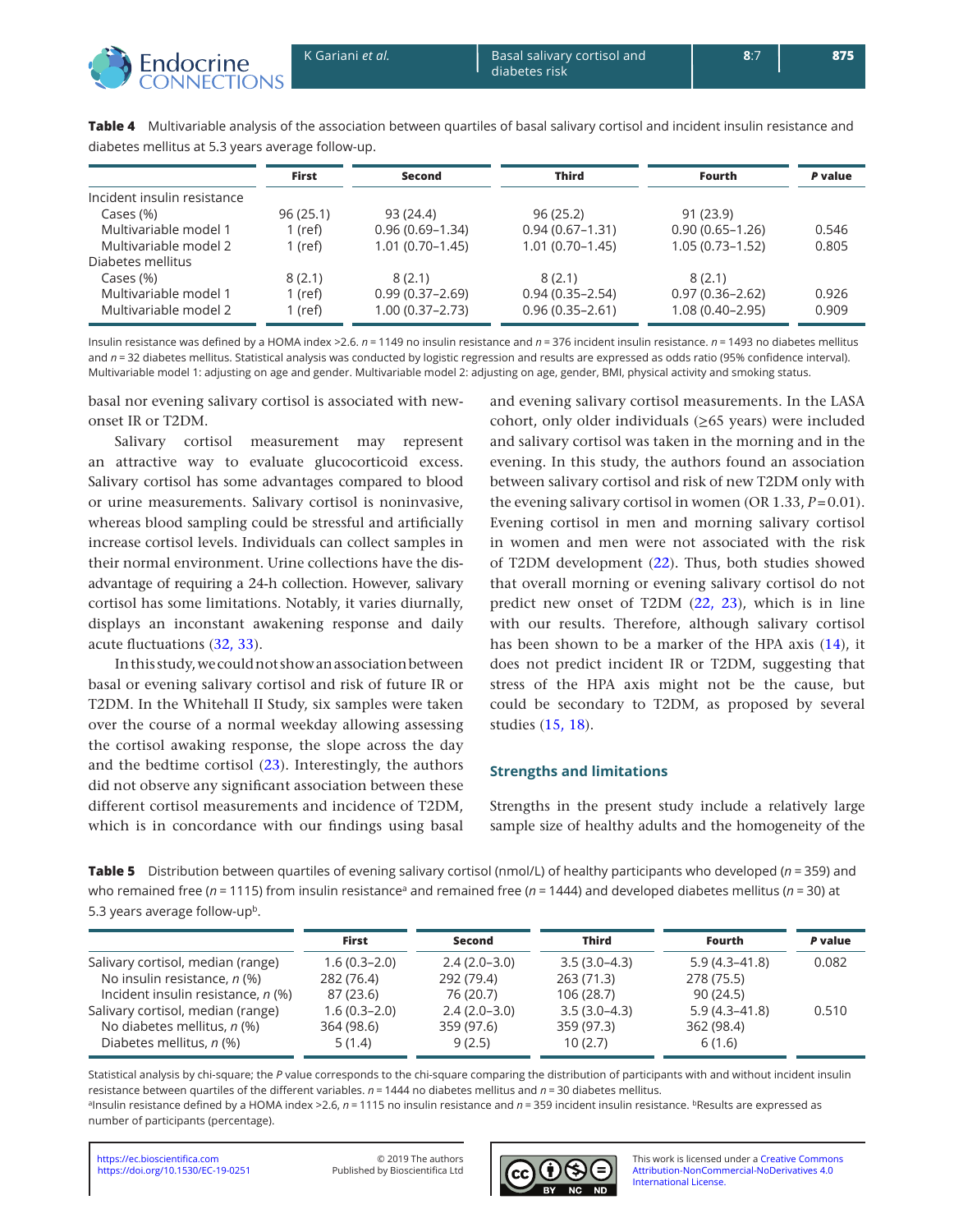<span id="page-6-5"></span>

|                             | <b>First</b> | Second              | <b>Third</b>        | Fourth              | P value |
|-----------------------------|--------------|---------------------|---------------------|---------------------|---------|
| Incident insulin resistance |              |                     |                     |                     |         |
| Cases (%)                   | 87 (23.6)    | 76 (20.7)           | 106 (28.7)          | 90(24.5)            |         |
| Multivariable model 1       | 1 (ref)      | $0.83(0.58 - 1.19)$ | $1.27(0.91 - 1.78)$ | $0.95(0.68-1.34)$   | 0.610   |
| Multivariable model 2       | 1 (ref)      | $0.83(0.57-1.23)$   | $1.27(0.87-1.84)$   | $0.95(0.65 - 1.40)$ | 0.655   |
| Diabetes mellitus           |              |                     |                     |                     |         |
| Cases (%)                   | 5(1.4)       | 9(2.5)              | 10(2.7)             | 6(1.6)              |         |
| Multivariable model 1       | $1$ (ref)    | $1.75(0.58 - 5.31)$ | $1.89(0.63 - 5.62)$ | $1.05(0.31 - 3.50)$ | 0.911   |
| Multivariable model 2       | 1 (ref)      | $1.74(0.57 - 5.31)$ | 1.78 (0.59-5.37)    | $1.00(0.29 - 3.37)$ | 0.995   |

**Table 6** Multivariable analysis of the association between quartiles of evening salivary cortisol and incident insulin resistance and diabetes mellitus at 5.3 years average follow-up.

Insulin resistance was defined by a HOMA index >2.6. *n* = 1444 no diabetes mellitus and *n* = 30 diabetes mellitus. Statistical analysis was conducted by logistic regression and results are expressed as odds ratio (95% confidence interval). Multivariable model 1: adjusting on age and gender. Multivariable model 2: adjusting on age, gender, BMI, physical activity and smoking status.

*n* = 1115 no insulin resistance and *n* = 359 incident insulin resistance.

population. We used incident IR using a validated cut-off for the HOMA index [\(28](#page-7-22)) not used in the previous study assessing salivary cortisol and risk of new T2DM ([23\)](#page-7-17). Nevertheless, our study has some limitations. First, there is a substantial amount of individuals that were not analyzed (69.9%), mainly because of the absence of salivary cortisol measurements. Still, inverse probability weighting taking into account the likelihood of being included led to similar findings. The relatively short follow-up (5.3 y) reduced the amount of new-onset IR or T2DM, whose incidence was low, and thus reduced statistical power. Moreover, due to the nature of our epidemiological study, diagnosis of T2DM was based only on fasting plasma glucose and not on an oral glucose tolerance test or HbA1c, which may lead to an underestimation of incident IR or T2DM cases. Several factors may impact cortisol measurement, such as oral, injected or topical glucocorticoids. Nevertheless, our analysis shows that there was no significant difference between treated and untreated subjects by corticoids regarding incident IR or T2DM (data not shown). Also, estrogen replacement or contraceptive pills are known to affect total cortisol levels. However, these drugs do not affect salivary cortisol, which measures free cortisol. Exact time of morning and evening salivary cortisol collection was not reported in our study and thus time between awaking and cortisol measurement may vary between participants. Also, due to the nature of the study, we could not measure free urinary cortisol, ACTH or cortisolemia, which might be better hormonal markers than salivary cortisol. Finally, this study included only Caucasian participants, generalization of the results should therefore be cautious.

In conclusion, our study suggests that basal and evening salivary cortisol measurements, in a cohort of healthy adults of a wide age range, are not associated with incident IR or T2DM, even after adjustment for the main risk factors pertaining to IR and T2DM.

#### **Supplementary data**

This is linked to the online version of the paper at [https://doi.org/10.1530/](https://doi.org/10.1530/EC-19-0251) [EC-19-0251](https://doi.org/10.1530/EC-19-0251).

#### **Declaration of interest**

The authors declare that there is no conflict of interest that could be perceived as prejudicing the impartiality of the research reported.

#### **Funding**

The CoLaus/PsyCoLaus study was and is supported by research grants from GlaxoSmithKline, the Faculty of Biology and Medicine of Lausanne, and the Swiss National Science Foundation (grants 33CSCO-122661, 33CS30-139468 and 33CS30-148401).

#### **Author contribution statement**

K G analyzed data and wrote part of the manuscript; P M V analyzed data and wrote part of the manuscript; G W performed the experiments, reviewed/edited manuscript and contributed to discussion; P V performed the experiments, reviewed/edited manuscript and contributed to discussion; F R J analyzed data and wrote part of the manuscript. P M V had full access to the data and is the guarantor of the study.

#### **References**

- <span id="page-6-0"></span>1 Clayton RN, Raskauskiene D, Reulen RC & Jones PW. Mortality and morbidity in Cushing's disease over 50 years in Stoke-on-Trent, UK: audit and meta-analysis of literature. *Journal of Clinical Endocrinology and Metabolism* 2011 **96** 632–642. [\(https://doi.org/10.1210/jc.2010-1942\)](https://doi.org/10.1210/jc.2010-1942)
- <span id="page-6-1"></span>2 Bjorntorp P, Holm G & Rosmond R. Hypothalamic arousal, insulin resistance and type 2 diabetes mellitus. *Diabetic Medicine* 1999 **16** 373–383. [\(https://doi.org/10.1046/j.1464-5491.1999.00067.x\)](https://doi.org/10.1046/j.1464-5491.1999.00067.x)
- <span id="page-6-2"></span>3 Andrews RC, Herlihy O, Livingstone DEW, Andrew R & Walker BR. Abnormal cortisol metabolism and tissue sensitivity to cortisol in patients with glucose intolerance. *Journal of Clinical Endocrinology and Metabolism* 2002 **87** 5587–5593. [\(https://doi.org/10.1210/jc.2002-](https://doi.org/10.1210/jc.2002-020048) [020048\)](https://doi.org/10.1210/jc.2002-020048)
- <span id="page-6-3"></span>4 Gozansky WS, Lynn JS, Laudenslager ML & Kohrt WM. Salivary cortisol determined by enzyme immunoassay is preferable to serum total cortisol for assessment of dynamic hypothalamic–pituitary– adrenal axis activity. *Clinical Endocrinology* 2005 **63** 336–341. [\(https://](https://doi.org/10.1111/j.1365-2265.2005.02349.x) [doi.org/10.1111/j.1365-2265.2005.02349.x\)](https://doi.org/10.1111/j.1365-2265.2005.02349.x)
- <span id="page-6-4"></span>5 Anagnostis P, Athyros VG, Tziomalos K, Karagiannis A & Mikhailidis DP. Clinical review: The pathogenetic role of cortisol